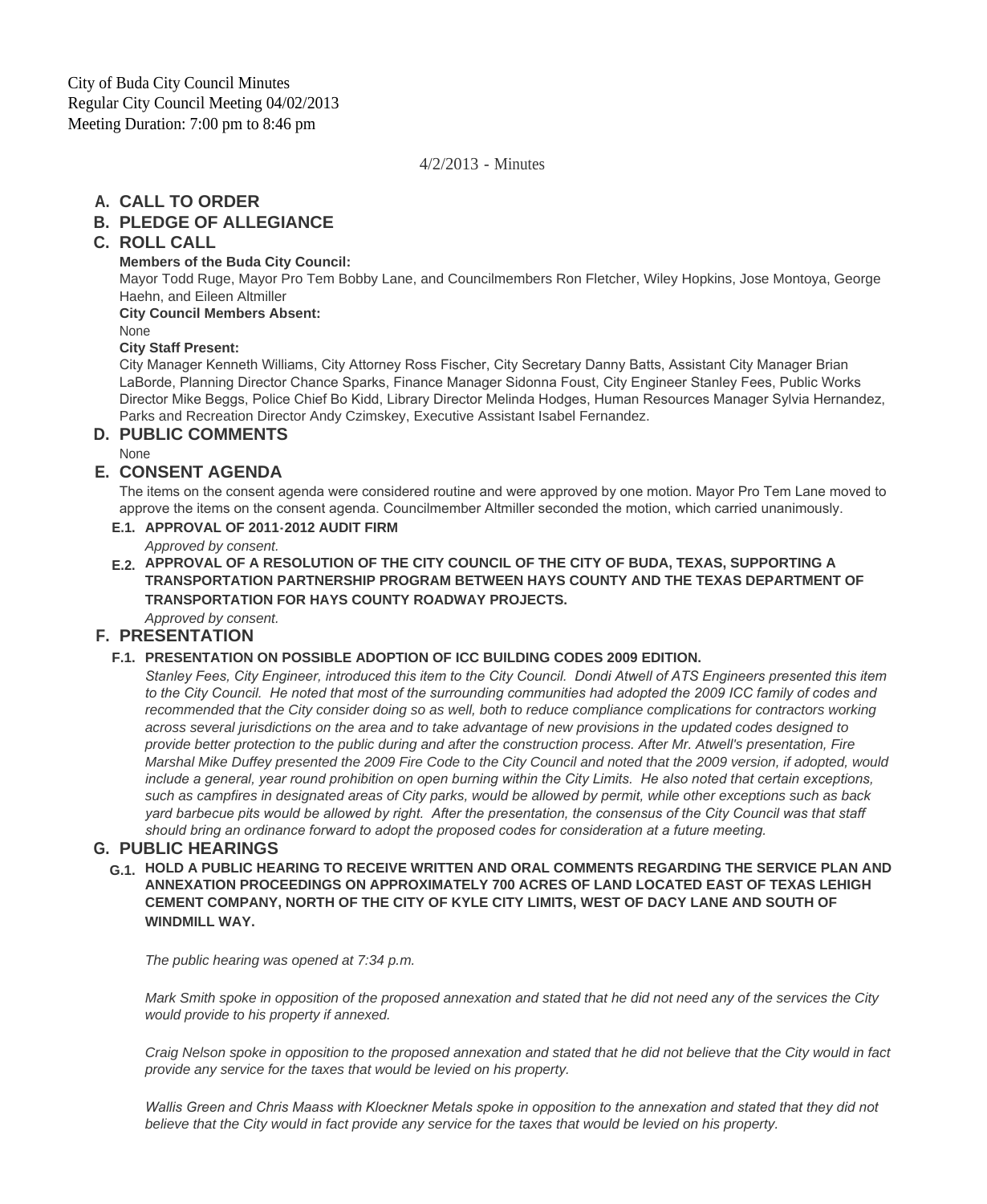#### **HOLD A PUBLIC HEARING TO RECEIVE WRITTEN AND ORAL COMMENTS REGARDING THE SERVICE PLAN AND G.2. ANNEXATION PROCEEDINGS ON APPROXIMATELY 1.02 ACRES OF LAND SURROUNDED BY THE CURRENT CITY OF BUDA CITY LIMITS LOCATED NEAR THE NORTHWEST CORNER OF SOUTH FM 967/SOUTH LOOP 4/SOUTH MAIN STREET AND PRECISION DRIVE**

*The public hearing was opened at 7:39 p.m.*

*Craig Sellman spoke in opposition to the annexation and stated that he did not believe that the City would in fact provide any service for the taxes that would be levied on his property.*

 *The public hearing was closed at 7:40 p.m.*

**HOLD A PUBLIC HEARING TO RECEIVE WRITTEN AND ORAL COMMENTS REGARDING THE SERVICE PLAN AND G.3. ANNEXATION PROCEEDINGS ON APPROXIMATELY 36 ACRES OF LAND LOCATED NEAR THE NORTHWEST CORNER OF IH-35 AND MAIN STREET.**

*The public hearing was opened at 7:41 p.m. No members of the public spoke and the hearing was closed at 7:41 p.m.* 

**HOLD A PUBLIC HEARING TO RECEIVE WRITTEN AND ORAL COMMENTS REGARDING THE SERVICE PLAN AND G.4. ANNEXATION PROCEEDINGS ON APPROXIMATELY 3.35 ACRES OF LAND LOCATED ON FM 1626 IMMEDIATELY NORTH OF BROADWAY BANK.**

*The public hearing was opened at 7:42 p.m. No members of the public spoke and the hearing was closed at 7:42 p.m.*  **REGULAR AGENDA ITEMS H.**

# **DISCUSS AND CONSIDER APPROVAL OF THE MINUTES OF THE CITY COUNCIL MEETING OF 03/19/2013 H.1.**

*Councilmember Altmiller noted that an executive session item that had been added to the 3/19/2013 agenda by addendum had not been included in the minutes. City Secretary Danny Batts requested that the minutes be tabled and stated that he would correct the oversight and bring the minutes back for consideration at a future meeting. This item was tabled by general consent.*

#### **DELIBERATION AND POSSIBLE ACTION REGARDING ESTABLISHMENT OF A HISTORIC PRESERVATION H.2. AWARDS PROGRAM.**

*Chance Sparks, Director of Planning, presented this item to the City Council. He noted that the Historic Preservation Commission had been considering establishing an awards program in order to encourage investment in properties, develop a positive perception of the commission, promote the historic district, and encourage interest in local history. He also stated that the program, if approved, would be administered by the commission at an approximate cost of \$150 per award. He further stated that it was expected that the annual cost of the program would be approximately \$600. After the presentation, Mayor Ruge made a motion to approve this item. Councilmember Haehn seconded the motion, which carried unanimously.*

#### **DELIBERATION AND POSSIBLE ACTION ON THE FIRST READING OF AN ORDINANCE PROHIBITING PARKING, H.3. STANDING AND LEAVING OF COMMERCIAL MOTOR VEHICLES UPON PUBLIC AND PRIVATE PROPERTY.**

*Chance Sparks, Director of Planning, presented this item to the City Council. He stated that staff had reviewed a draft ordinance provided earlier by Councilmember Haehn and had modified it to be effective for the City of Buda. He noted*  that the proposed ordinance would essentially prevent large trucks and commercial vehicles from parking in commercial *areas for extended periods of time unless they were actively involved in delivering or servicing the particular commercial location. He especially emphasized that 18 Wheelers would not be permitted to park in commercial areas while their drivers rested, unless they were parked in a lot associated with a hotel which they were staying in. After the presentation, Carl Urban spoke in favor of the ordinance and stated that large trucks did not belong in residential or commercial areas of the City. After these comments, Mayor Pro Tem Lane moved to approve the ordinance. Councilmember Haehn seconded the motion, which carried unanimously.*

#### **DELIBERATION AND DIRECTION TO STAFF REGARDING ABILITY TO CONTINUE SELL OF FIREWORKS H.4. FOLLOWING ANNEXATION OF PROPERTY.**

*Chance Sparks, Director of Planning, presented this item to the City Council. He stated that the City would soon be annexing an area that contained a retail fireworks establishment. He noted that in the past the City had required such establishments to cease operation upon annexation in accordance with the City's ordinances prohibiting the sale of fireworks within the City. However, he stated that the City's actions in the past had dealt with mobil stands, while the property soon to be annexed contained a warehouse with a permanent foundation. Mr. Sparks stated that, since the scale of this fireworks operation was different than that of previous operations regulated by the City, staff was seeking direction from the City Council on whether the ordinance should be enforced as written or amended to allow for operations of this type to continue or to cease after an amortization period. After the presentation, several members of the public spoke.*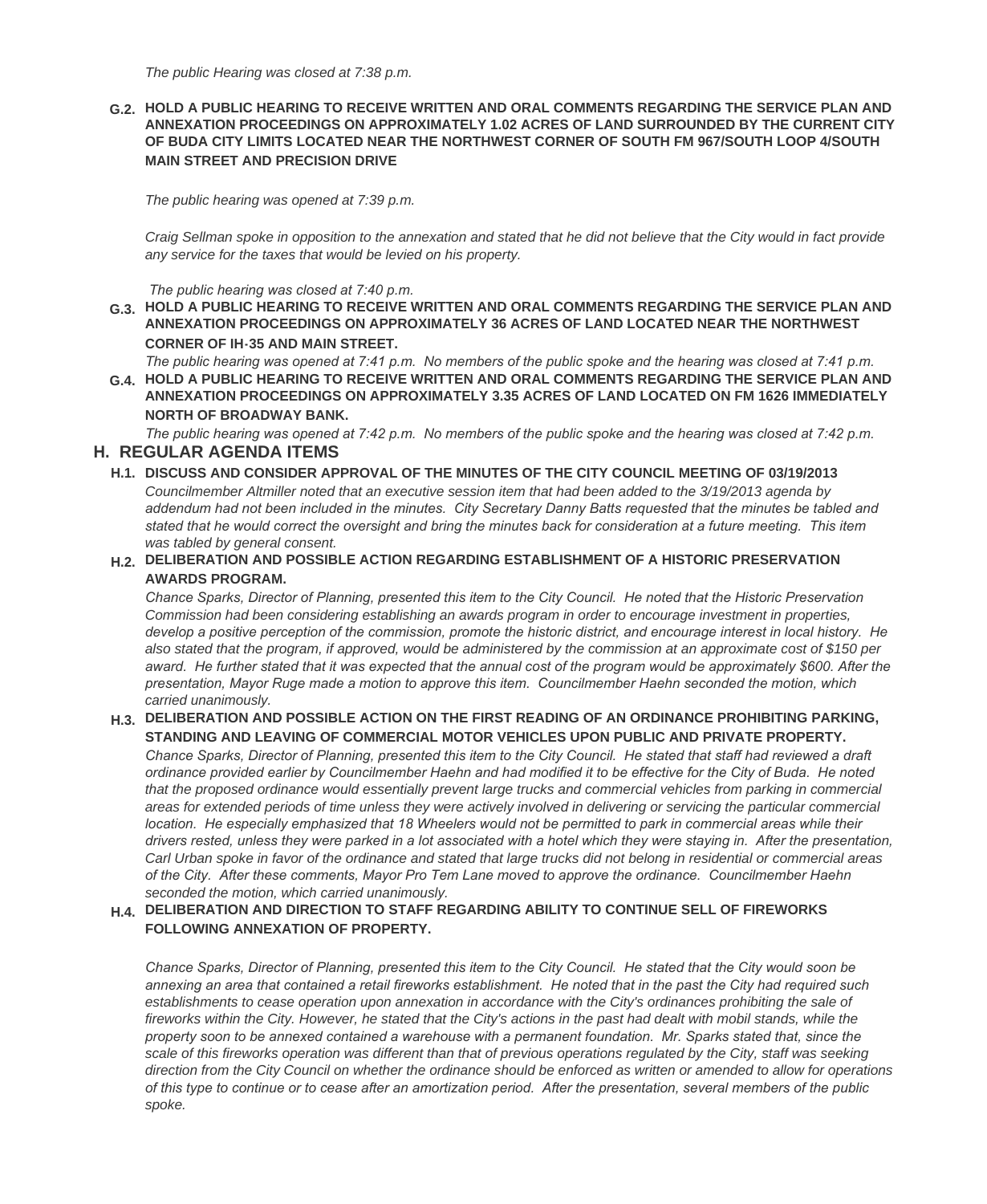*Billy Gray spoke in favor of granting an variance to allow this particular fireworks warehouse to continue operations after annexation.*

*Steve Davis stated that the owner of the business in question had permitted him to operate the business with local school students as a fundraiser for several youth athletic organizations and stated that he was in favor of the City allowing the continued use of the site as a retail fireworks establishment.*

*John Martel spoke in favor of granting a variance to allow the business to continue operations a after annexation.*

*Rose Marie Shelton spoke in opposition to allowing the business to continue after annexation and stated that the City ordinances should be enforced as written.*

*Tommy Poer spoke in opposition to allowing the business to continue after annexation and stated that the City Council had an obligation to enforce the City ordinances as written.*

*Chester Davis, the owner of the business in question, addressed the City Council and stated that he was a proud member of the community who just wanted to continue operating his business at the current location long enough to find a suitable alternative outside the City Limits. He stated that if the Council would permit him to operate after annexation he would make a good faith effort to relocate his business as soon as feasibly possible.* 

*After the public comment, Mayor Ruge stated that he felt the City had two options, one being to allow the business to operate until the owner was able to find a suitable replacement site outside of the City, or to annex the property and require the business to cease operations immediately as require by the current ordinance.*

*Councilmember Altmiller stated that the fireworks ordinance had been in place for a very long time and further stated that Council should not change such a longstanding ordinance.*

*Councilmember Haehn stated that he had a problem with putting a person out of business and favored granting the owner's request for time to relocate.*

*Councilmember Fletcher stated that the previous times the City had required retail fireworks establishments to cease operations the establishments were not actually put out of business had but had simply relocated. He also stated that the building in question had been in operation for a substantial period of time, long enough to recover any investment that had been made in the property, therefore an amortization period allowing the owner to operate until his investment had been recouped was unnecessary.* 

*Mayor Ruge then stated that he would like to see staff come back to Council at a future meeting with a more in depth list of options for council to consider.*

*Councilmember Hopkins stated that he would like staff bring forward options for allowing the business to operate for limited amount of time after annexation, but eventually requiring it to cease operations.*

*Councilmember Montoya stated the Council should make its decision based on what is in the best economic interest of the City.*

*Mayor Pro Tem Lane stated that he would like staff to bring forward options to allow the business to continue as an nonconforming use.* 

*After the discussion, the consensus of the Council was that staff should further research the City's options and present a more in-depth report at a future meeting.*

## **STAFF REPORTS I.**

#### **STAFF REPORT: LEGISLATIVE UPDATE ON 83RD LEGISLATURE I.1.**

*Assistant City Manager Brian LaBorde updated the Council on the City's efforts to secure passage of several bills during the current legislative session.*

#### **CITY MANAGER'S REPORT I.2.**

*City Manager Kenneth Williams updated the Council on the following topics:*